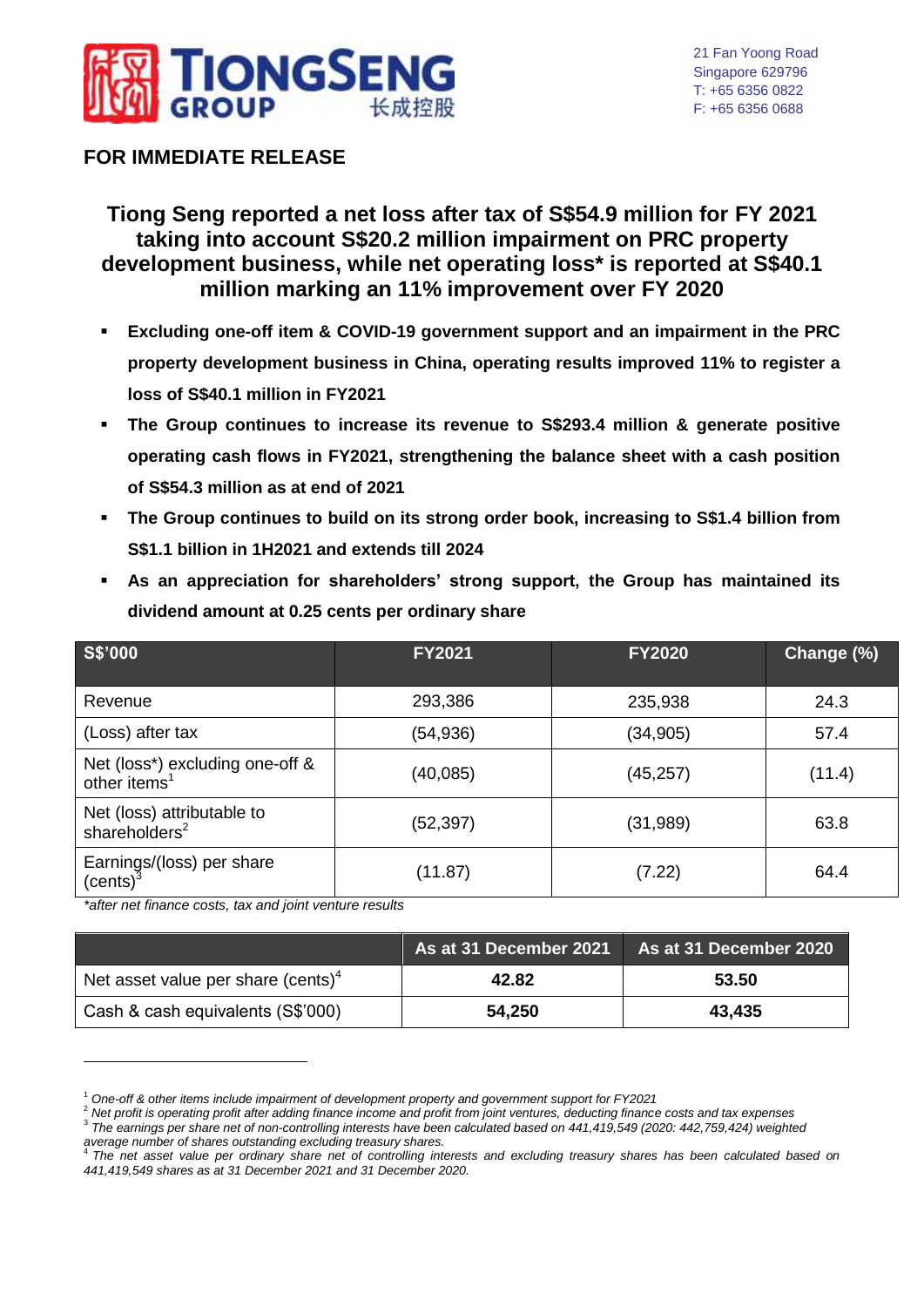**SINGAPORE – 28 February 2022** – Mainboard-listed construction group and property developer, **Tiong Seng Holdings Limited (**長成控股**)** ("Tiong Seng", together with its subsidiaries, "the Group"), has announced its financial results for the second half ("2H2021") and full year ("FY2021") ended 31 December 2021.

For FY2021, the Group reported a 24.3% year-on-year ("yoy") increase in revenue to S\$293.4 million. This was driven mainly by the resumption of construction activities in FY2021, albeit dampened by supply chain headwinds in 2H2021.

While the Group registered revenue growth in FY2021, overall results were weighed down by the deterioration of the property market in the People's Republic of China, the tapering of the government support due to COVID-19, a slow recovery in the industry's labour shortage and the inflationary pressures faced in the construction value chain.

Due to national deleveraging policies, a major PRC property developer announced multiple defaults in 2H2021, resulting in liquidity crisis that has worsened the market outlook in China. As a result, the Group's property business has been adversely impacted due to an impairment of S\$20.2 million of the China property business valuation.

In a year of 2 halves, positive momentum in 1H2021 to improve severe labour shortages in the industry was halted and slowed due to the emergence of new COVID-19 variants in 2H2021. Without the necessary workforce numbers, expected revenue growth was slowed in 2H2021, while costs of operations continued to rise. Coupled with the expected tapering of the government support and excluding one-off gains in FY2020, this resulted in an approximately \$10 million reduction to the bottom line.

Global commodity prices rose dramatically in 2H2021, and the impact was acutely felt through a corresponding increase in construction materials prices. Steel rebar, aluminum and copper have since risen by more than 50% compared to pre-pandemic level, all of which manifested in 2H2021.

A combination of an extraordinary rise in material prices and the need to repay COVID-19 financial support resulted in a situation where some sub-contractors were no longer able to sustain business operations or previous award commitments. In such cases, some contracts have had to be reawarded at higher prices.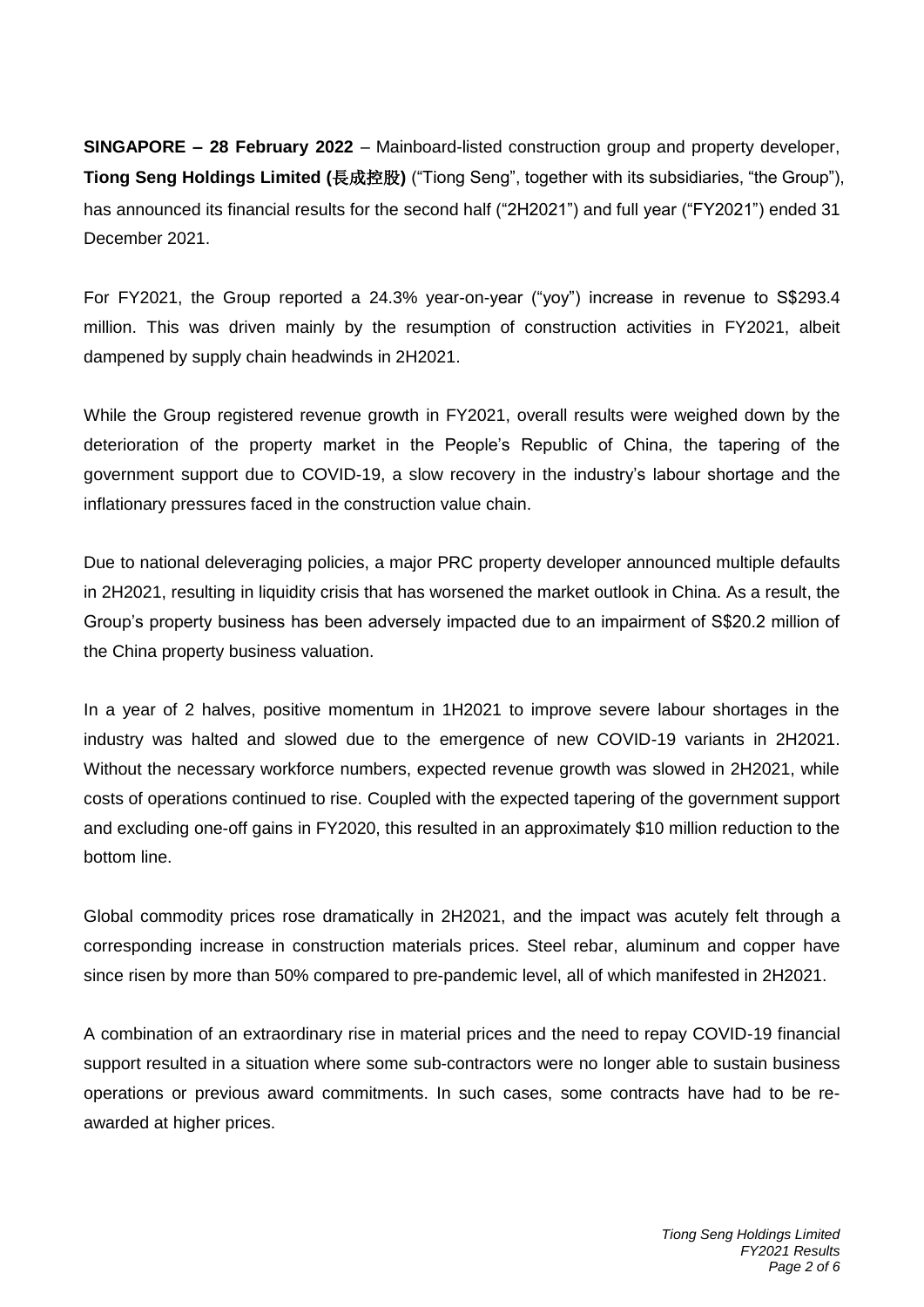With this challenging & uncertain operating environment, the Group reported a net loss attributable to shareholders of S\$52.4 million in FY2021 as compared with S\$32.0 million in FY2020. However, excluding one-off gain items and accounting for stronger government support in FY2020, and the impairment made in property development business, operating loss has narrowed by 11.4% y-o-y to S\$40.1 million and operating cash inflows remained positive in FY2021.

| <b>Major Business Segments</b> | Revenue & profit/loss<br>breakdown (S\$'000) | <b>FY2021</b> | <b>FY2020</b> | Change<br>(%) |
|--------------------------------|----------------------------------------------|---------------|---------------|---------------|
| Construction                   | Revenue                                      | 190,632       | 148,868       | 28.1          |
|                                | Operating (Loss)                             | (34, 920)     | (20, 971)     | 66.5          |
| <b>Engineering Solutions</b>   | Revenue                                      | 85,155        | 40,850        | >100          |
|                                | Operating (Loss)                             | (449)         | (6,987)       | (93.6)        |
| <b>Property Development</b>    | Revenue                                      | 35,347        | 55,412        | (36.2)        |
|                                | Operating (Loss)                             | (16, 792)     | (1, 479)      | >100          |

### *Financial Review*

Revenue for the Group's **Construction** and **Engineering Solutions** segments posted 28.1% and 108.5% yoy increases to S\$190.6 million and S\$85.2 million for FY2021 respectively. In 2H2021, the Group continued to build on its order book and secured a contract valued at S\$380 million awarded in September 2021. As at 31 December 2021, the Group's order book stood at S\$1.4 billion (up from S\$1.1 billion as at 30 June 2021) and is expected to extend till 2024.

Revenue from the Group's **Property Development** segment was S\$35.3 million for FY2021. This was contributed mainly from the sale recognition of 9 units (2,942 sqm) from the Tranquility Project and 35 units (7,336 sqm) from the Equinox Project. In line with the Group's revenue recognition policy, approximately S\$31.6 million of gross development value were sold, but yet to be recognised as at 31 December 2021. These projects include 32 units (6,805 sqm) of the Equinox Project and 9 units (2,936 sqm) of the Tranquility Residences project.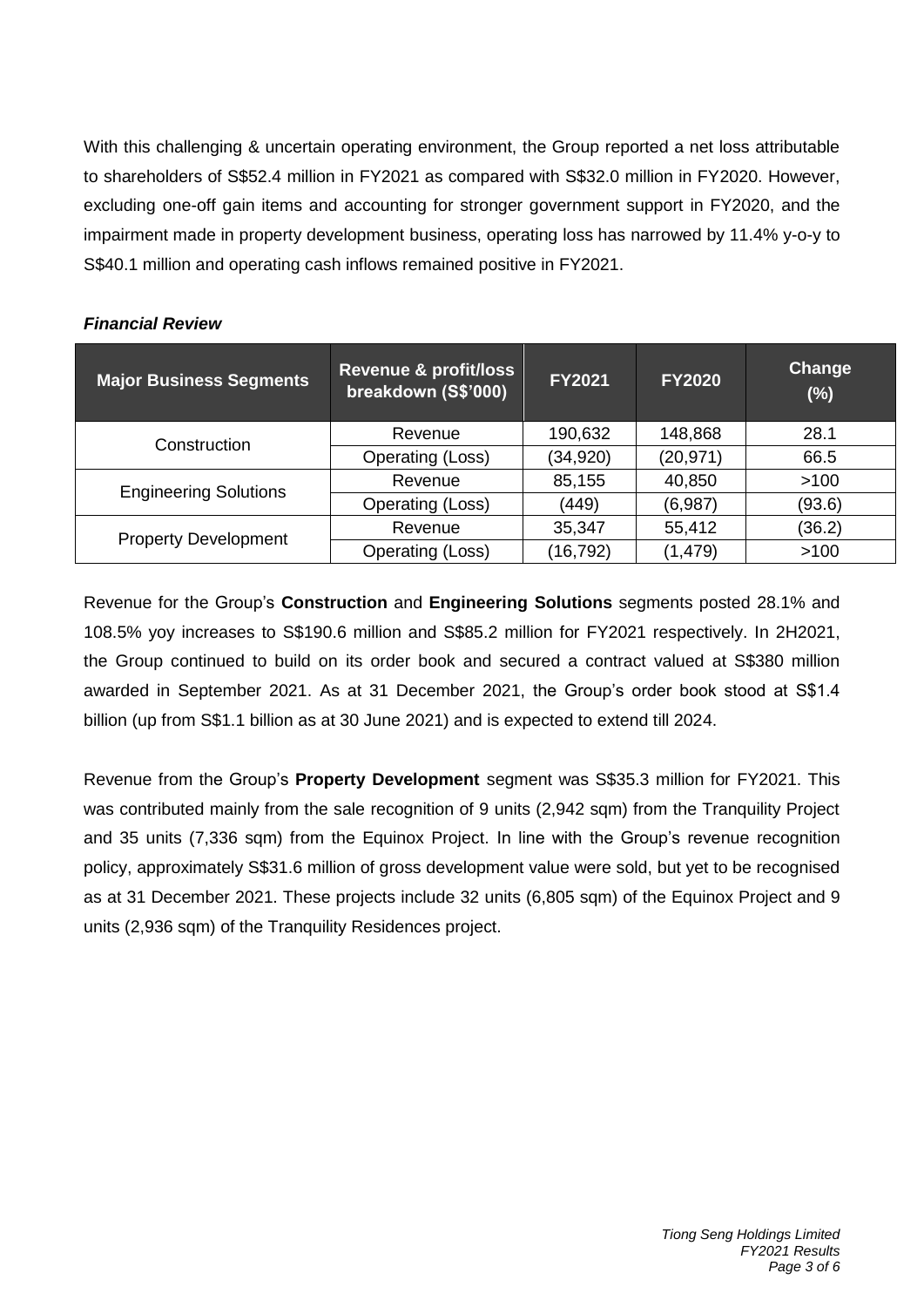## *Outlook*

#### **Construction**

The Singaporean construction sector recovered in 2021, growing by 20.1% to S\$29.9 billion for the full vear in 2021<sup>5</sup> with both public and private sector showing improvements. This marks a turnaround from a 38.4% contraction in 2020. Construction demand increased in 2021 by 29.1% yo-y, and construction demand in 2022 is expected to similarly grow to between S\$27 billion and S\$32 billion.<sup>6</sup> We are cautiously optimistic that the growth in construction demand will lead to an improvement in operating margins back to positive figures.

The labour shortage situation has also shown signs of improvement. 4Q2021 saw positive numbers in labour force growth in the Construction industry as compared to the previous 7 quarters of negative growth up to 1Q2020 excluding 1Q2021.<sup>7</sup> We remain cautiously optimistic that as the global pandemic remains on the wane, that border and travel restrictions will continue to improve to allow for a quicker recovery of the workforce required by the industry. With a return of the workforce, we anticipate that revenue growth will remain on track as on-hand contracts can be fulfilled at a prepandemic speed.

#### Property Development in China and Singapore

#### **China**

1

In line with China's policies on curbing investment speculation on residential properties, with deleveraging mortgages and adjusting property taxes, home prices are expected to drop 1.0% in  $1H2022<sup>8</sup>$  As the largest property developers in China are scrutinized for their over-lending and unfettered expansions, the resulting policies have affected the property market and sent it on an observable downward trend.

However, in 2022, China may finetune its policies to stabilise the sector in view of the default risks and systemic risk with home ownership and wealth of the masses.<sup>9</sup> In January 2022, the Chinese government loosened regulation slightly to free up locked capital and lowering lending rates in a bid

<sup>5</sup> https://www.mti.gov.sg/ess2021

<sup>6</sup> https://www1.bca.gov.sg/about-us/news-and-publications/media-releases-2022/01/26/sustained-construction-demand-in-2022 supported-by-public-sector-projects

https://stats.mom.gov.sg/iMAS\_PdfLibrary/mrsd-LMAR-Q4-2021.pdf#page=7

<sup>8</sup> https://www.reuters.com/markets/rates-bonds/china-property-market-keep-cooling-into-h1-2022-tight-curbs-2021-12-02/

<sup>9</sup> https://www.reuters.com/markets/asia/china-reluctantly-gives-property-market-break-2022-01-20/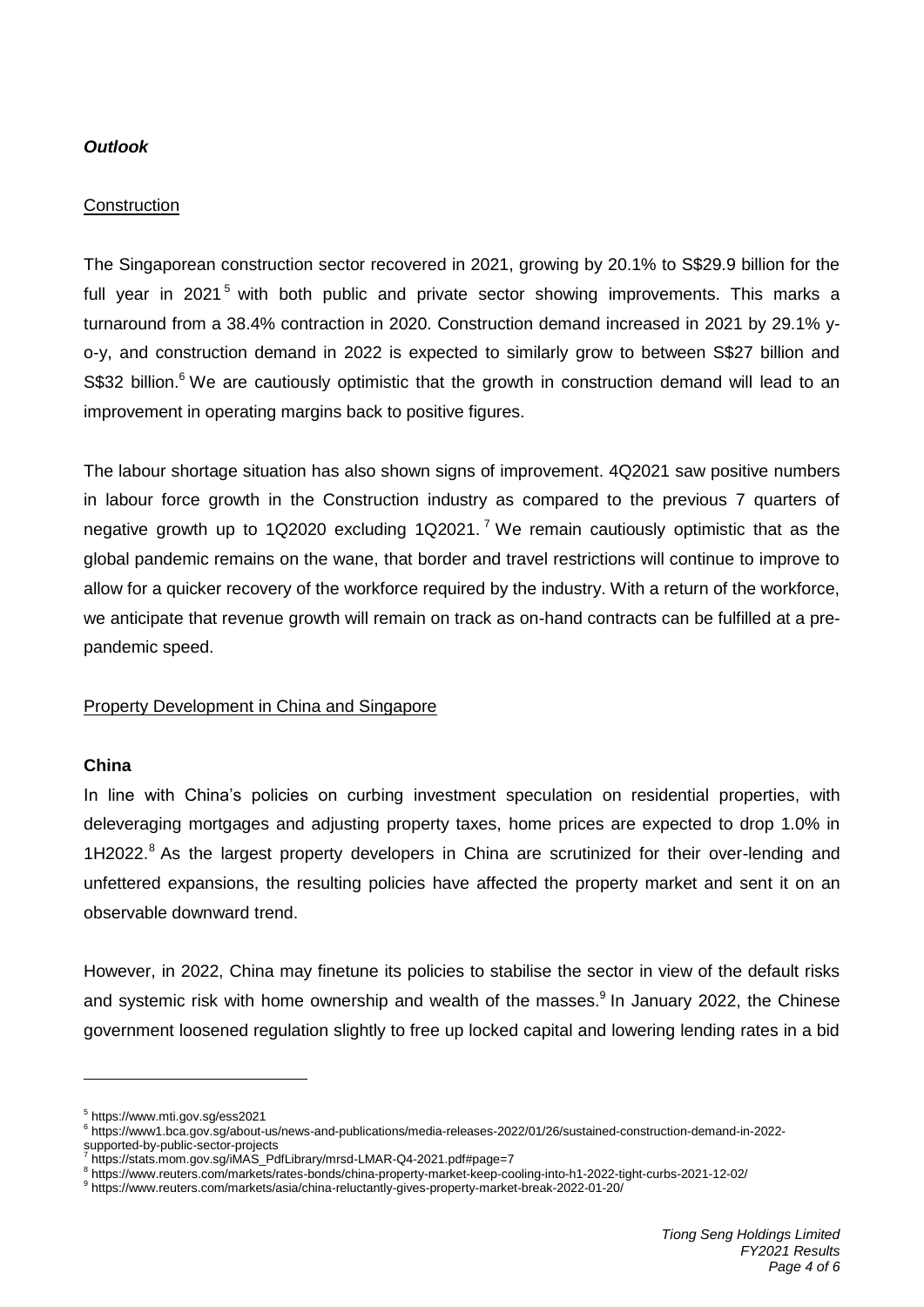to ease the sector financially. Supported by real demand on the ground, especially with home aspiration remain as a key motivator in the PRC market, the property market is expected to react positively to its government measured relaxation of the market.

#### **Singapore**

1

The newest property cooling measures announced in Singapore in December 2021 through increased Additional Buyer's Stamp Duty and coupled with an increase in property tax is expected to strike at investment demand.<sup>10</sup> Sales are expected to consider the higher tax costs moving into 2022, and developers may see margins cut for marketing or competitiveness. Buyers may adopt a more muted approach to property purchases in 2022, although projects with value will continue to face sustained demand.<sup>11</sup>

**Mr Pay Sim Tee, CEO of Tiong Seng Holdings Limited commented**, "*The pandemic has continued to affect supply chains globally and our sector is no exception. The net loss for FY2021 was driven by factors that are expected to be non-recurring and non-systemic to the industry as they are largely results of the pandemic's effects. While the pandemic's impact is deeply felt with such a high visibility, we remain resilient in our perseverance to bring Tiong Seng past the challenge.* 

*Our construction sector has secured a contract of S\$380 million in September 2021, bringing our order book to S\$1.4 billion. This amount will go a long way in ensuring Tiong Seng remains committed in providing the best services as the trust placed in us from our clients is greatly appreciated. We look forward to the recovery of the sector through the global vaccination program and endemic living approach to minimize the impact it has on the day to day lives of all affected.* 

*In 2021, we continued to emphasize the need to make sustainability one of our main pillars in operations. In view of the labour and materials difficulties, sustainable processes can reduce the labour required and allow us to make adaptations in our green construction and building to optimize the long-term costs of the operations. Digital tools such as integrated construction management software are also used to smooth out friction between all our working units in the site and off the site through timely communication lines highlighting possible time and cost savings that may have been overlooked.*

<sup>10</sup> https://www.businesstimes.com.sg/real-estate/new-cooling-measures-overturn-sanguine-outlook-for-new-private-home-market-for-2022 <sup>11</sup> https://www.businesstimes.com.sg/real-estate/singapores-new-private-home-sales-rise-35-in-january